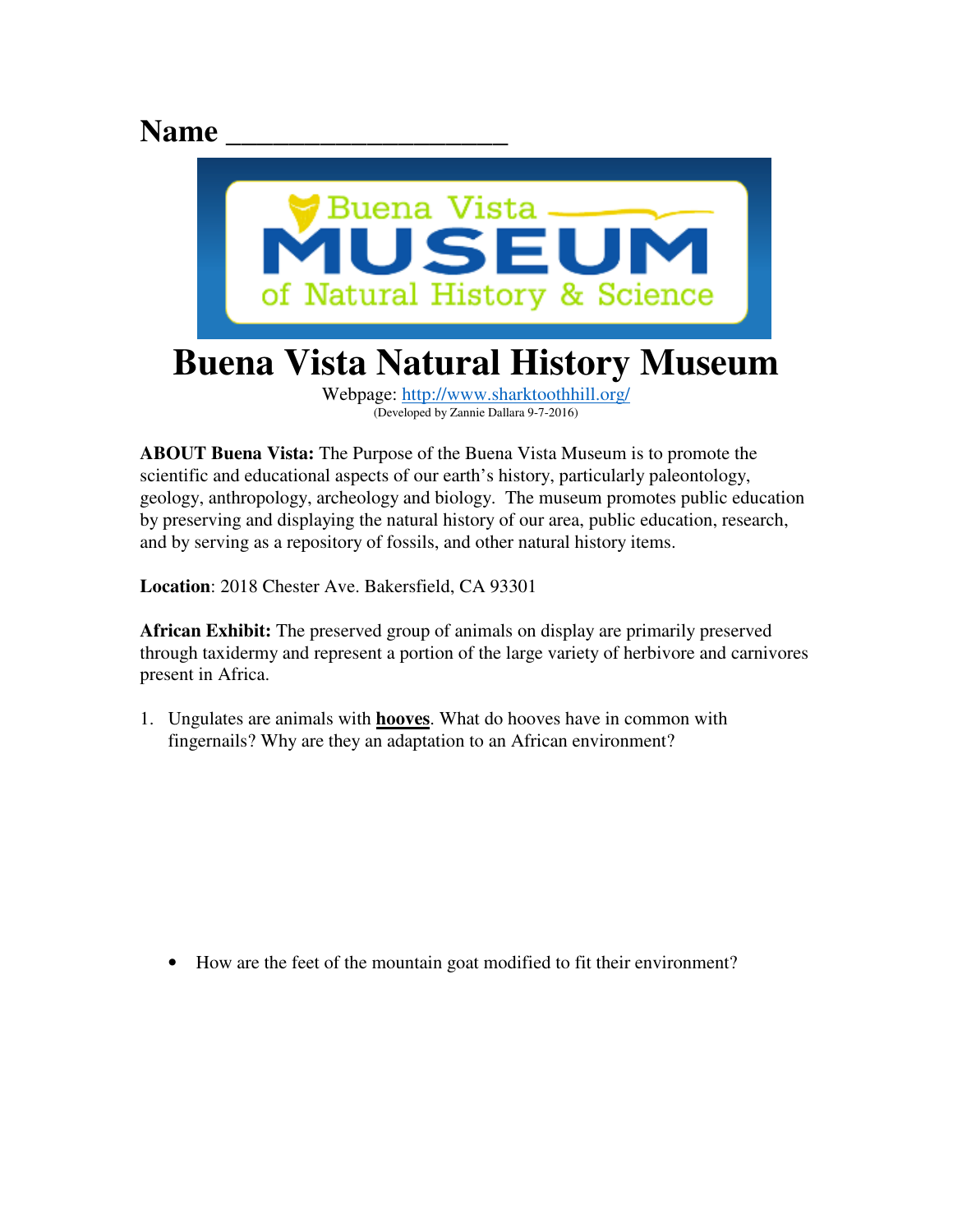- 2. **Horns**: In many species, horns are primarily found in the males and rarely in females. Why would horns be found primarily in male antelope?
	- Giraffe have don't have horns. What structure do they have and what is the purpose of this structure?
	- Cape buffalo are known as one of the fiercest herbivores why is that? When in doubt watch this video: https://www.youtube.com/watch?v=LU8DDYz68kM

- 3. Carnivores live in Africa too, the **Lion**, often called the king of the beasts. What hunting strategy to these animals use?
	- List and explain 3 other adaptations they have helped lions be successful predators:

| Adaptatation1: | Adaptatation2: | Adaptatation3: |
|----------------|----------------|----------------|
|                |                |                |
|                |                |                |
|                |                |                |
|                |                |                |
|                |                |                |
|                |                |                |
|                |                |                |
|                |                |                |
|                |                |                |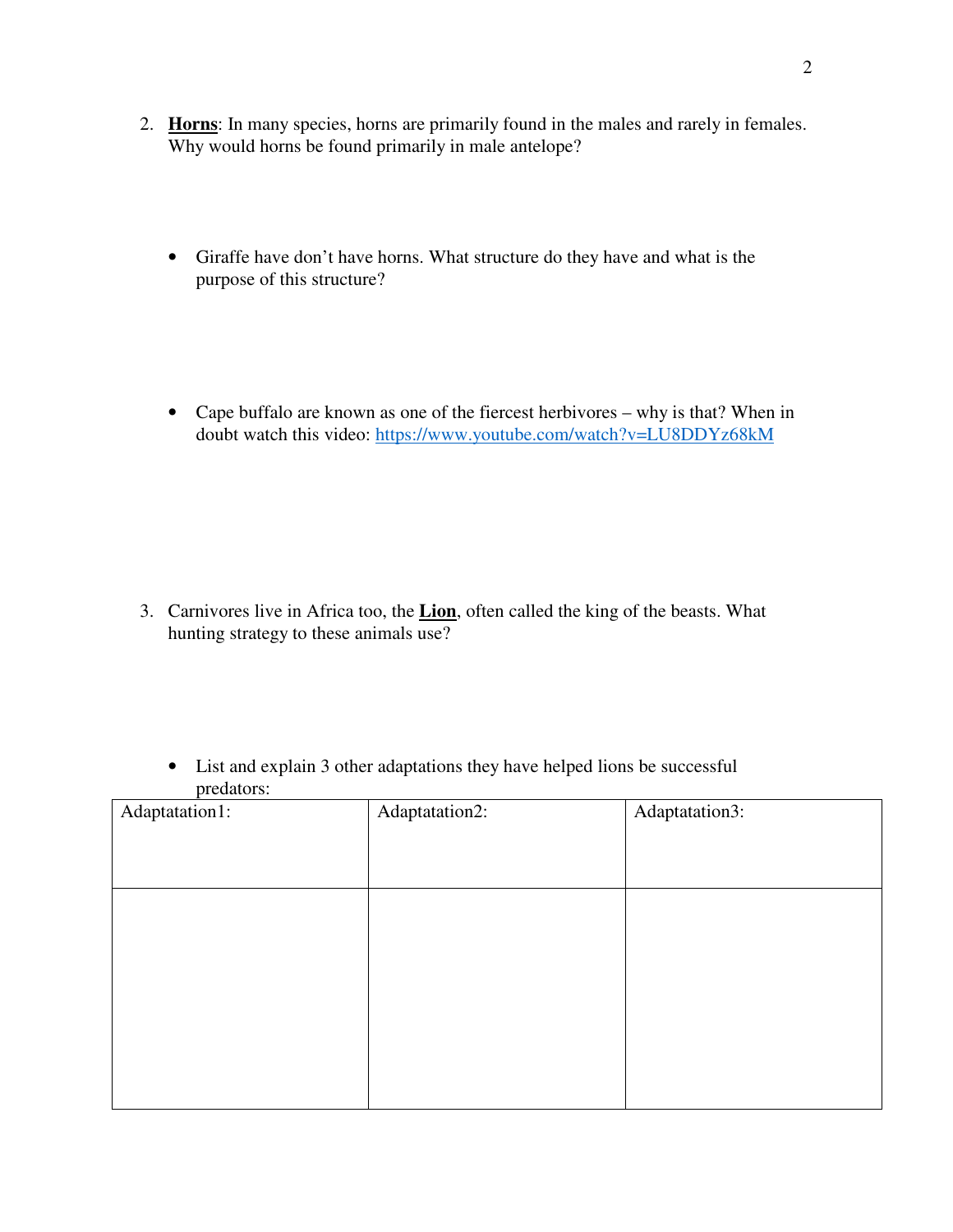**Horse Evolution Exhibit:** Horses have been changing and adapting to their environment for millions of years.

- 4. When was the Hyracotherium era (the Dawn of Horses) and what was has changed about the overall structure, shape and size of a horse in this time?
- 5. What advantage do these changes offer current living horses?
- 6. What advantages did ancient horses have that current horses do not have?

**California's Changing Water Exhibit:** Around the world climate affects the flow and availability of water.

1. Give 2 examples of how the world has changed (geologically, climatically or other) and affected the water in Bakersfield.

**The Chumash Exhibit**: The Chumash are a group of people native to Kern County. They spoke a variety of languages and mostly lived a hunter gatherer existence.

1. Examine the Chumash house. What materials were used to build the house and why do you think those materials were selected?

2. What is a "Jerky Rack"? (Why did they need to preserve meat by drying it?)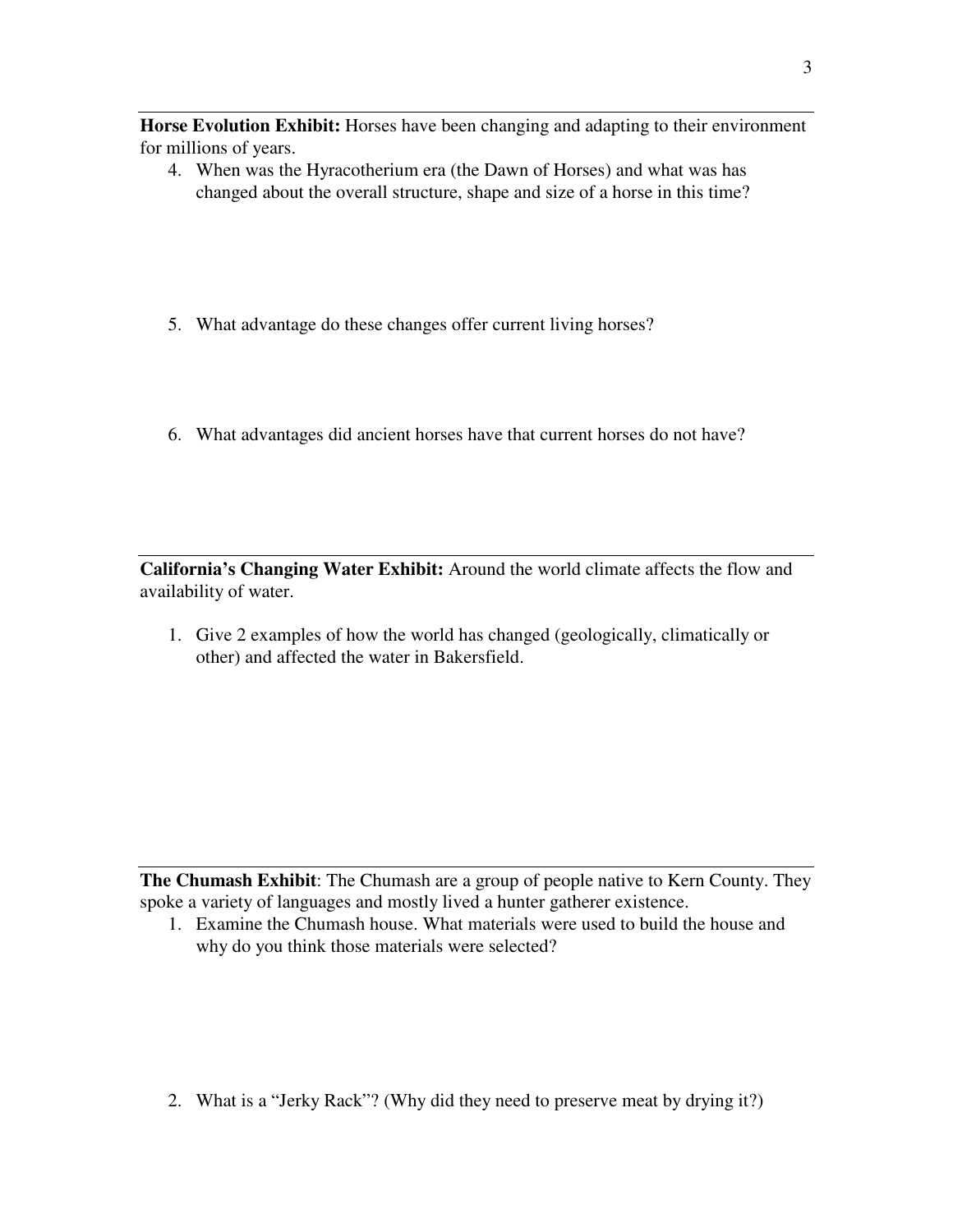**North America Exhibit:** these are all species found around you, some as near as Bakersfield itself! There are several species available for observation in this exhibit.

1. The Black bear is known as an omnivore, what does that mean?

2. What adaptations can you observe in the specimens on display that would help them to be successful omnivores?

**DINO!!!! Exhibit:** These animals are beyond cool! Though they are now extinct it can be argued that they have many ancestors alive today, including birds and alligators.

|                            | Organism | Organism |
|----------------------------|----------|----------|
| Common name                |          |          |
| Scientific name            |          |          |
| Habitat                    |          |          |
| (Environment)              |          |          |
| What do they eat?          |          |          |
| How long ago did they live |          |          |
| Method of capturing prey   |          |          |

3. Research these two species: